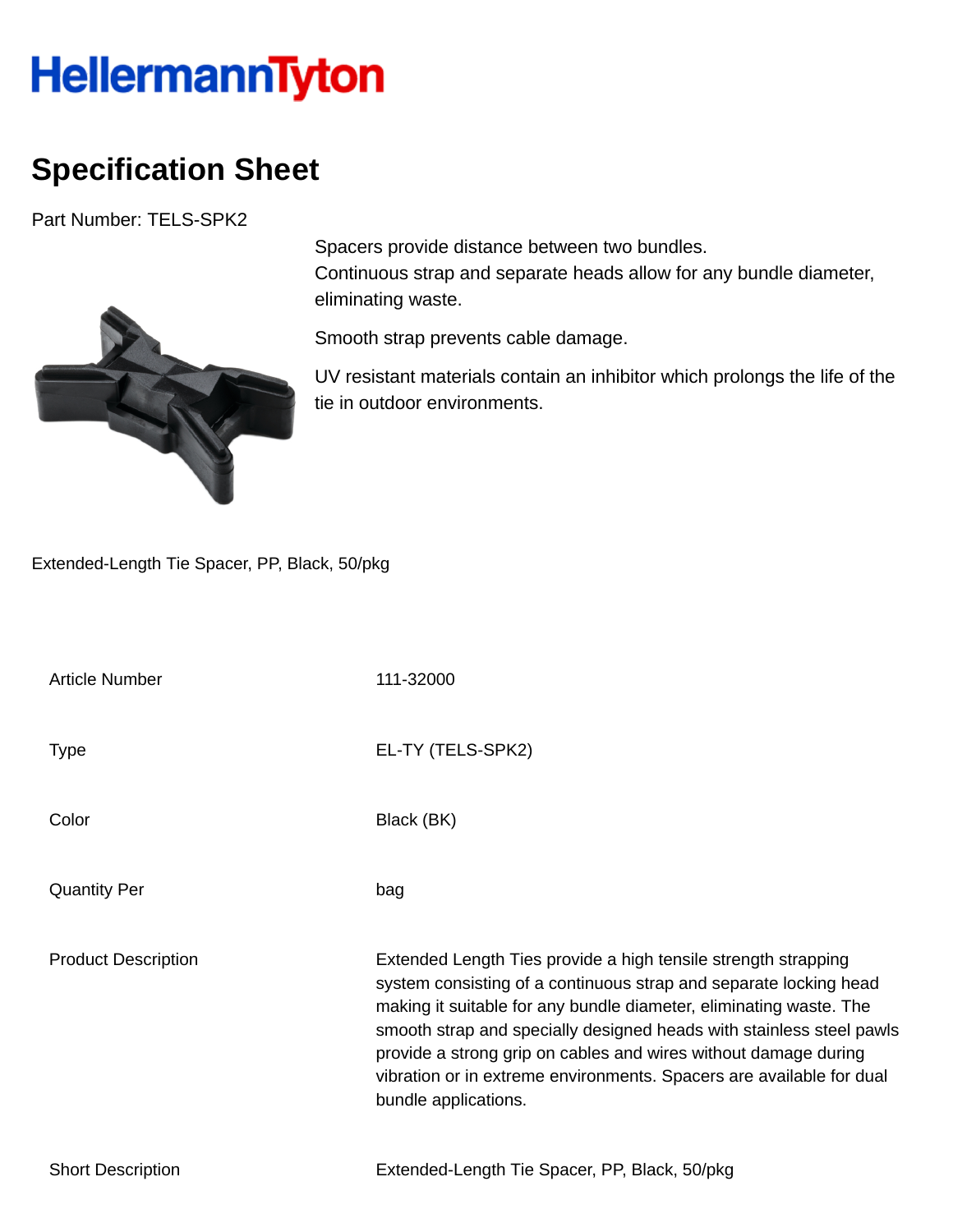Contents of pkg/kit 50 Spacer

|  |  | Minimum Tensile Strength (Imperial) | 250.0 |
|--|--|-------------------------------------|-------|
|--|--|-------------------------------------|-------|

- Minimum Tensile Strength (Metric) 1115.0
- Length L (Imperial) 1.2
- Length L (Metric) 30.5
- Fixation Method 2 piece
- Identification Plate Position **none**
- Releasable Closure No
- Tie Closure steel pawl
- Variant **Extended Length**
- Width W (Imperial) 2.1
- Width W (Metric) 53.3
- Height H (Imperial) 0.67
- Height H (Metric) 17.0
- Cable Tie Width Max (Metric) 12.7